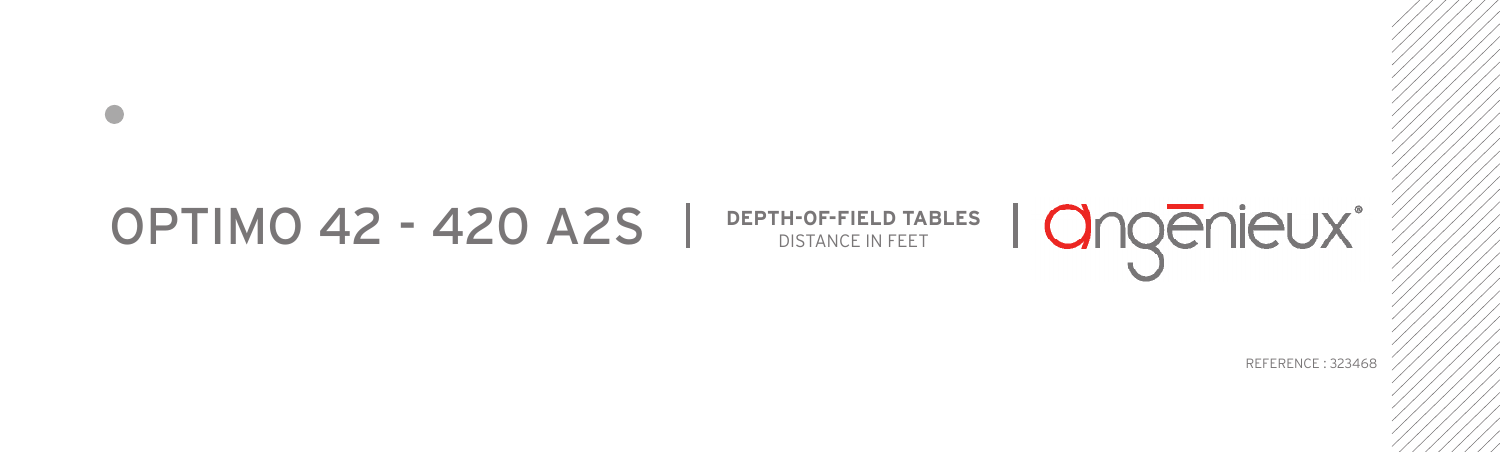## **DEPTH-OF-FIELD TABLES**  $700M$  35 mm  $\rightarrow$  F = 42 - 420 mm

The depths of field tables are provided for information purposes only and are estimated with a circle of confusion of 0.025mm (1/1000inch). The width of the sharpness zone grows proportionally with the focus distance and aperture and it is inversely proportional to the focal length. In practice the depth of field limits can only be defined accurately by performing screen tests in true shooting conditions.

\* : data given for information only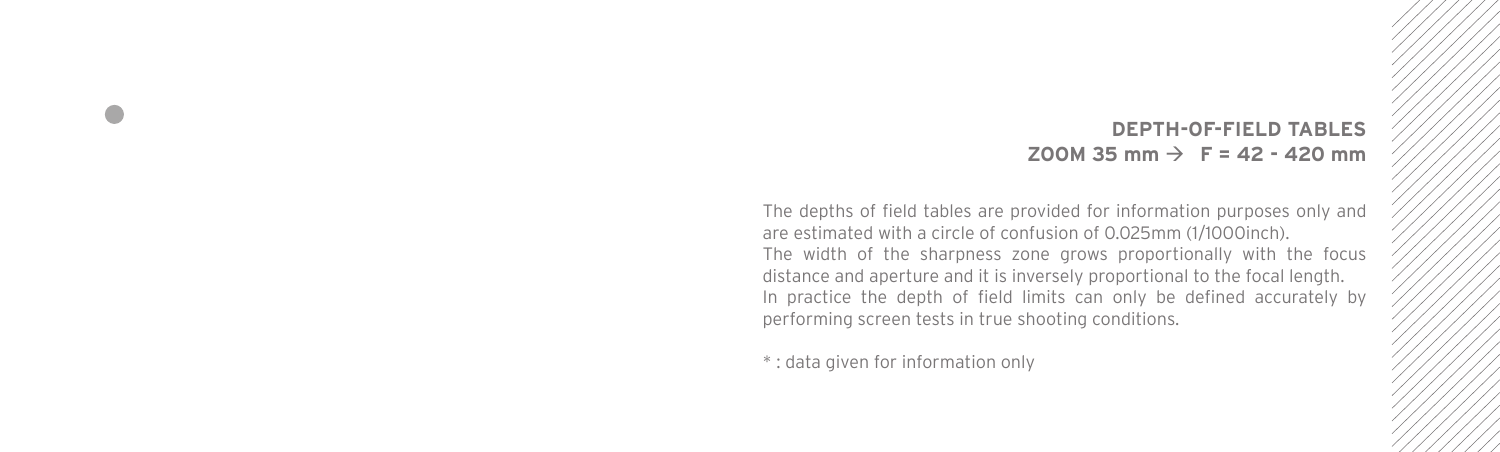## **TABLES DE PROFONDEUR DE CHAMP**  $200M$  35 mm  $\rightarrow$  F = 42 - 420 mm

Les tables de profondeur de champ sont fournies à titre indicatif pour un cercle de confusion moyen de 0.025mm (1/1000inch).

La profondeur de champ augmente proportionnellement avec la distance de mise au point ainsi qu'avec le diaphragme et est inversement proportionnelle à la focale.

Dans la pratique, seuls les essais filmés dans des conditions de tournage vous permettront de définir les bornes de cette profondeur de champ avec un maximum de précision.

\* : information donnée à titre indicatif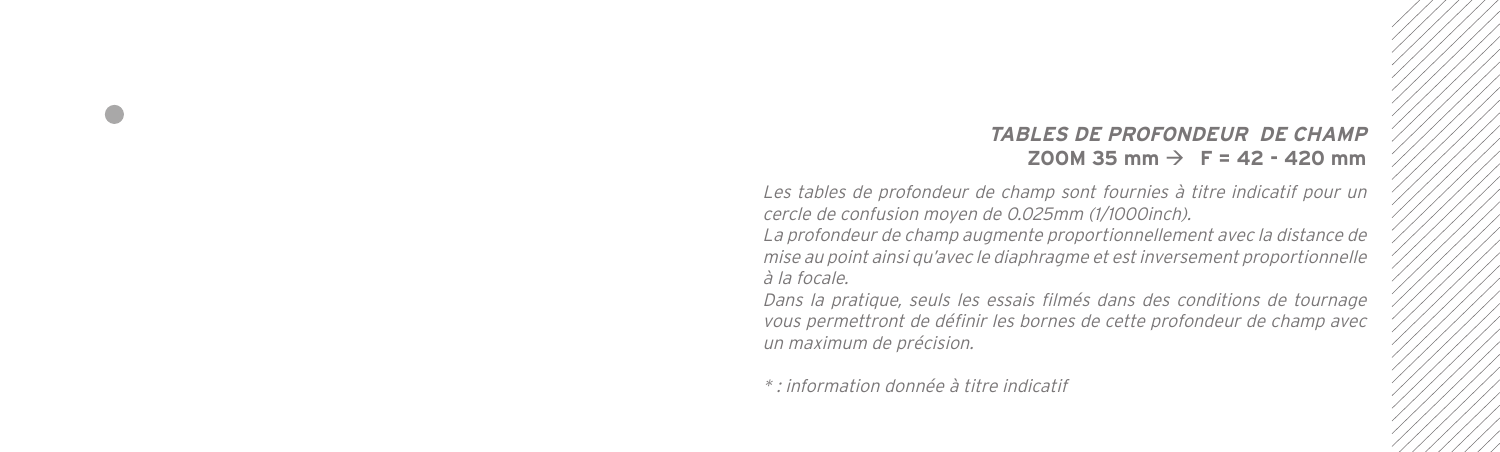| <b>APERTURE</b> |                       | T4.5     | T <sub>5.6</sub> | T <sub>8</sub> | T11      | T <sub>16</sub> | T <sub>22</sub> | T32*     |
|-----------------|-----------------------|----------|------------------|----------------|----------|-----------------|-----------------|----------|
|                 | HYPERFOCAL   DISTANCE | 43.534   | 34,832           | 24.967         | 18.014   | 13.106          | 9,638           | 7.187    |
| 60 feet         | Far                   | $\infty$ | $\infty$         | $\infty$       | $\infty$ | $\infty$        | $\infty$        | $\infty$ |
|                 | Near                  | 25.777   | 22,561           | 18.095         | 14,25    | 11.08           | 8.563           | 6,621    |
| 30 feet         | Far                   | 92.949   | 213,546          | $\infty$       | $\infty$ | $\infty$        | $\infty$        | $\infty$ |
|                 | Near                  | 18,304   | 16,678           | 14.184         | 11.782   | 9.593           | 7.7             | 6.135    |
| 25 feet         | Far                   | 56.241   | 84,731           | $\infty$       | $\infty$ | $\infty$        | $\infty$        | $\infty$ |
|                 | Near                  | 16,401   | 15,101           | 13.055         | 10.382   | 9.103           | 7.401           | 5.96     |
| 17 feet         | Far                   | 26,602   | 31,365           | 49,825         | 364.923  | $\infty$        | $\infty$        | $\infty$ |
|                 | Near                  | 12.676   | 11,918           | 10,655         | 9.309    | 7.953           | 6.667           | 5.512    |
| 12 feet         | Far                   | 15.785   | 17.246           | 21,328         | 32.657   | 156,909         | $\infty$        | $\infty$ |
|                 | Near                  | 9.781    | 9.348            | 8,594          | 7.741    | 6,826           | 5.901           | 5.018    |

 $\bullet$ 

mm **F = 42 mm** $\frac{1}{2}$  $\mathbb H$  $\mathbf{L}_\mathbf{L}$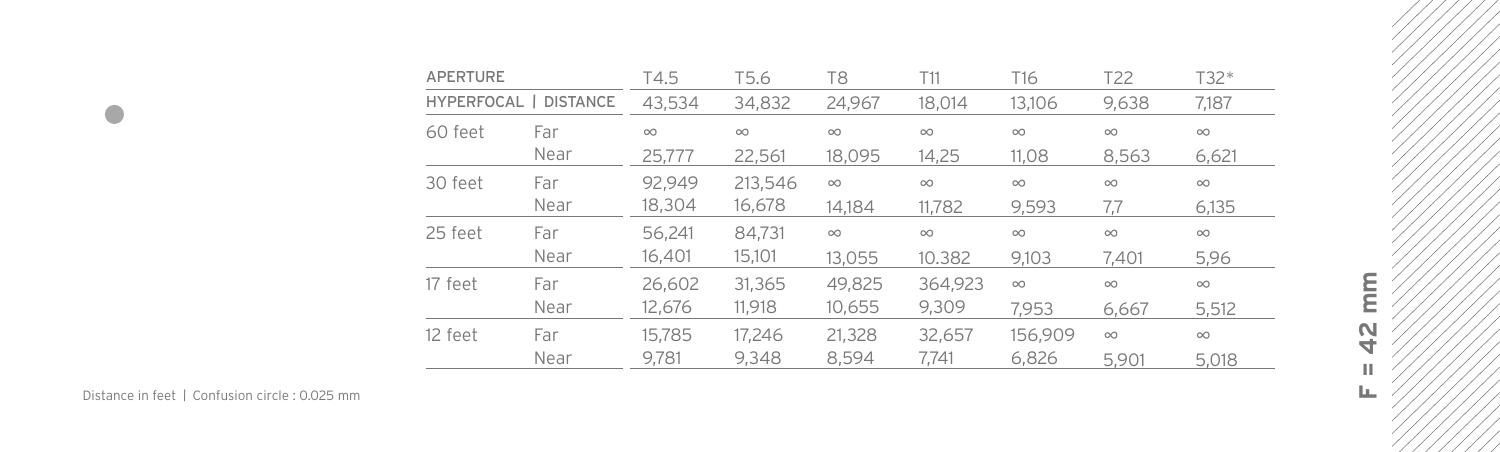| <b>APERTURE</b> |                 | T4.5   | T5.6   | T8     | T11    | T <sub>16</sub> | T <sub>22</sub> | T32*     |
|-----------------|-----------------|--------|--------|--------|--------|-----------------|-----------------|----------|
| HYPERFOCAL      | <b>DISTANCE</b> | 43,534 | 34,832 | 24.967 | 18.014 | 13.106          | 9,638           | 7.187    |
| 10 feet         | Far             | 12,369 | 13,209 | 15,366 | 20.195 | 37,965          | $\infty$        | $\infty$ |
|                 | Near            | 8,464  | 8.151  | 7,593  | 6,943  | 6,224           | 5.471           | 4,727    |
| 8 feet          | Far             | 9.341  | 9.78   | 10.833 | 12.859 | 17.812          | 43,052          | $\infty$ |
|                 | Near            | 7.041  | 6,836  | 6,462  | 6,011  | 5,494           | 4,929           | 4.347    |
| 6 feet          | Far             | 6.638  | 6,832  | 7,272  | 8.026  | 9.485           | 13.096          | 32,489   |
|                 | Near            | 5,498  | 5,384  | 5,173  | 4,908  | 4.59            | 4,225           | 3,827    |
| 5 feet          | Far             | 5,392  | 5,508  | 5,763  | 6.18   | 6,92            | 8.452           | 12,912   |
|                 | Near            | 4.676  | 4.601  | 4.458  | 4.277  | 4.053           | 3,788           | 3,489    |
| 4'1 feet        | Far             | 4.307  | 4.37   | 4.508  | 4.725  | 5.085           | 5.745           | 7.192    |
|                 | Near            | 3.891  | 3.845  | 3.757  | 3.643  | 3,498           | 3,321           | 3,113    |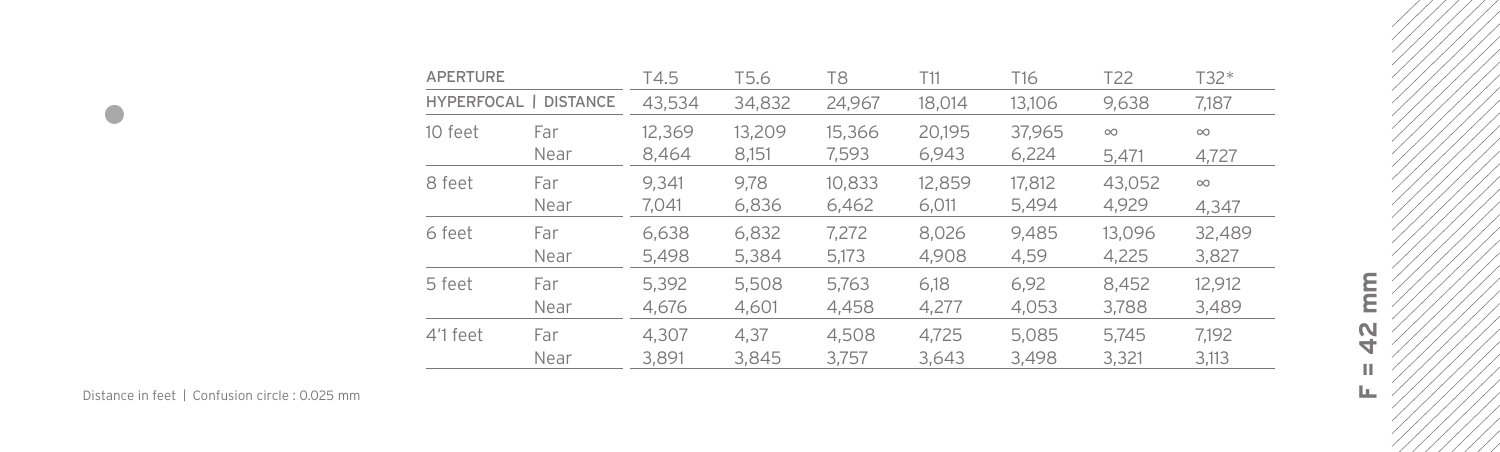| <b>APERTURE</b> |                       | T4.5   | T5.6    | T8       | T11      | T16      | T <sub>22</sub> | T32*     |
|-----------------|-----------------------|--------|---------|----------|----------|----------|-----------------|----------|
|                 | HYPERFOCAL   DISTANCE | 85,317 | 68      | 48,378   | 34,553   | 24.794   | 17,899          | 13,026   |
| 60 feet         | Far                   | 198,43 | 508,845 | $\infty$ | $\infty$ | $\infty$ | $\infty$        | $\infty$ |
|                 | Near                  | 35,772 | 32,436  | 27,339   | 22,447   | 18,007   | 14.18           | 11.025   |
| 30 feet         | Far                   | 45.148 | 52.101  | 76,062   | 225,036  | $\infty$ | $\infty$        | $\infty$ |
|                 | Near                  | 22,626 | 21,293  | 19,048   | 16,618   | 14.132   | 11.736          | 9,553    |
| 25 feet         | Far                   | 34,493 | 38,341  | 49.674   | 86,455   | $\infty$ | $\infty$        | $\infty$ |
|                 | Near                  | 19.726 | 18,719  | 16,986   | 15,053   | 13,011   | 10.978          | 9.067    |
| 17 feet         | Far                   | 20,704 | 21.968  | 25.103   | 31,587   | 50.527   | 422.617         | $\infty$ |
|                 | Near                  | 14,482 | 13,955  | 13,008   | 11,889   | 10,627   | 9,282           | 7.927    |
| 12 feet         | Far                   | 13.619 | 14.122  | 15.276   | 17,309   | 21,448   | 33.036          | 170,071  |
|                 | Near                  | 10.756 | 10.479  | 9.966    | 9,331    | 8.577    | 7.723           | 6,808    |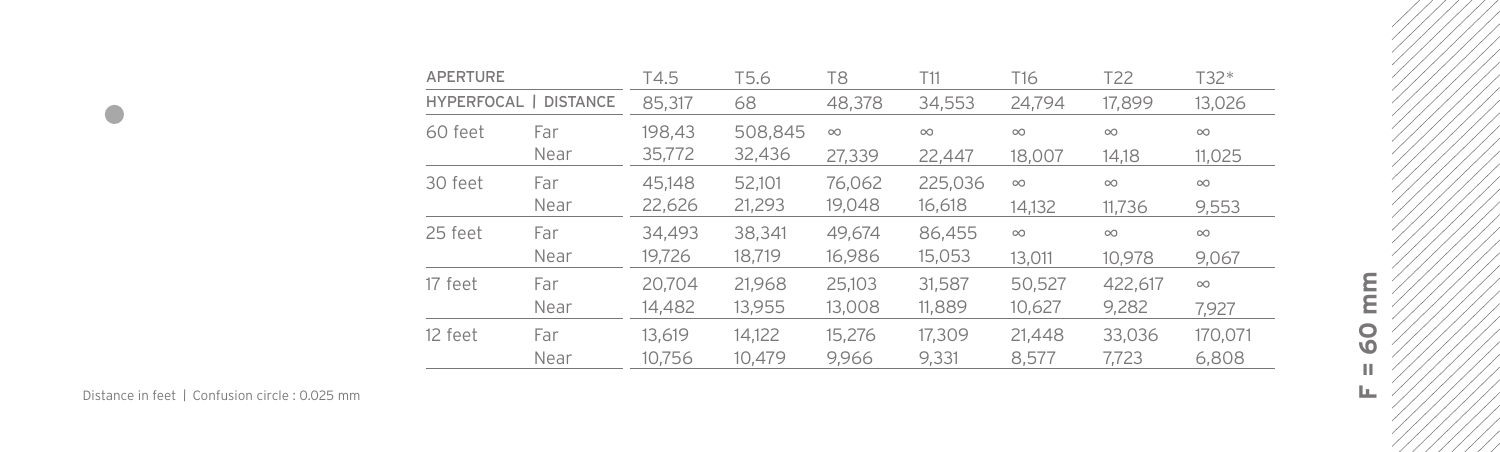| <b>APERTURE</b> |                       | T4.5   | T <sub>5.6</sub> | T8     | T11    | T16    | T <sub>22</sub> | T32*   |
|-----------------|-----------------------|--------|------------------|--------|--------|--------|-----------------|--------|
|                 | HYPERFOCAL   DISTANCE | 85,317 | 68               | 48,378 | 34,553 | 24.794 | 17,899          | 13,026 |
| 10 feet         | Far                   | 11,049 | 11.364           | 12.067 | 13,244 | 15,425 | 20,333          | 38,657 |
|                 | Near                  | 9,154  | 8.96             | 8.597  | 8,138  | 7,58   | 6,93            | 6,209  |
| 8 feet          | Far                   | 8.613  | 8.791            | 9.178  | 9.798  | 10.861 | 12.911          | 17,952 |
|                 | Near                  | 7.481  | 7,359            | 7,127  | 6,827  | 6,453  | 6,002           | 5,483  |
| 6 feet          | Far                   | 6.301  | 6.385            | 6.564  | 6.84   | 7.283  | 8.044           | 9.521  |
|                 | Near                  | 5,733  | 5,669            | 5.544  | 5,38   | 5,168  | 4.903           | 4.584  |
| 5 feet          | Far                   | 5,188  | 5.239            | 5,348  | 5,513  | 5,769  | 6.189           | 6.937  |
|                 | Near                  | 4,83   | 4.788            | 4.706  | 4,598  | 4.455  | 4,273           | 4.049  |
| 4'1 feet        | Far                   | 4.191  | 4.221            | 4.282  | 4,373  | 4.511  | 4.729           | 5.093  |
|                 | Near                  | 3,983  | 3,958            | 3.909  | 3.843  | 3,755  | 3.64            | 3.495  |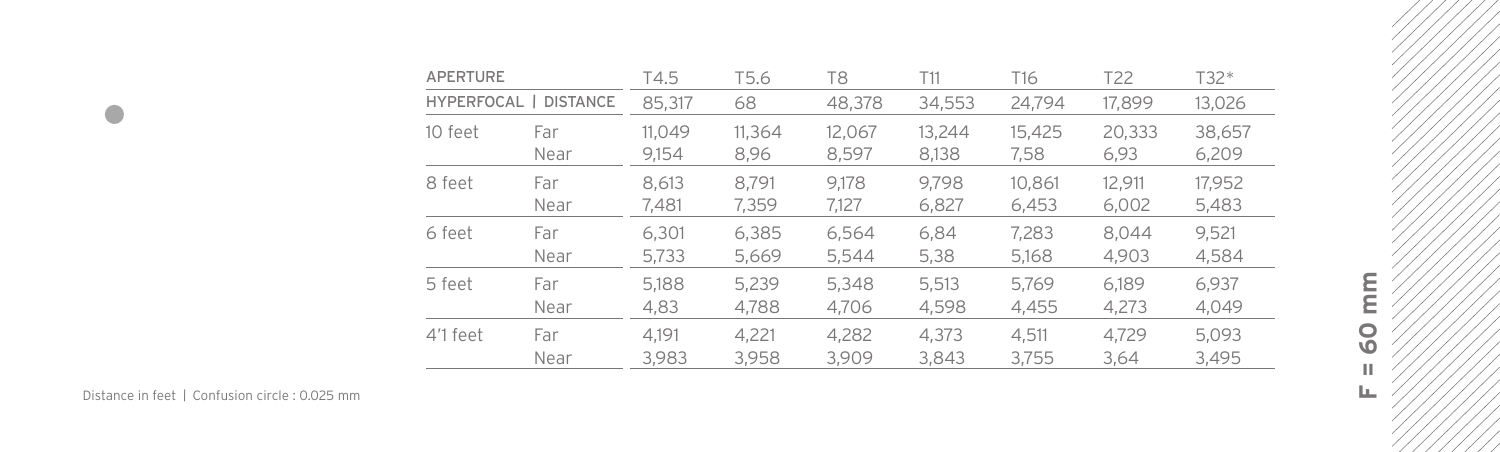| <b>APERTURE</b> |                 | T4.5                          | T5.6   | T <sub>8</sub> | T11     | T <sub>16</sub> | T <sub>22</sub> | T32*     |
|-----------------|-----------------|-------------------------------|--------|----------------|---------|-----------------|-----------------|----------|
| HYPERFOCAL      | <b>DISTANCE</b> | 230,673<br>183,402<br>129,862 |        | 92,151         | 65,536  | 46,733          | 33,443          |          |
| 60 feet         | Far             | 80.367                        | 88,2   | 109.964        | 169.472 | 746,767         | $\infty$        | $\infty$ |
|                 | Near            | 47,982                        | 45,627 | 41,525         | 36,877  | 31,885          | 26,825          | 21.99    |
| 30 feet         | Far             | 34.165                        | 35,452 | 38.39          | 43.521  | 53,788          | 81.324          | 312,185  |
|                 | Near            | 26,774                        | 26,052 | 24,71          | 23,047  | 21,063          | 18,806          | 16,375   |
| 25 feet         | Far             | 27.778                        | 28,609 | 30,461         | 33,55   | 39,233          | 51,83           | 96,654   |
|                 | Near            | 22,751                        | 22,235 | 21,265         | 20,039  | 18,544          | 16,797          | 14,857   |
| 17 feet         | Far             | 18.182                        | 18.519 | 19.242         | 20,375  | 22.245          | 25.617          | 32.794   |
|                 | Near            | 15,973                        | 15,728 | 15,257         | 14,643  | 13,861          | 12,901          | 11,771   |
| 12 feet         | Far             | 12.542                        | 12,692 | 13.007         | 13,484  | 14.229          | 15,453          | 17,643   |
|                 | Near            | 11,508                        | 11,388 | 11,153         | 10.84   | 10.429          | 9.906           | 9,262    |

 $\bullet$ 

mm **F = 100 mm**100  $\mathbb H$  $\mathbf{L}_\mathbf{L}$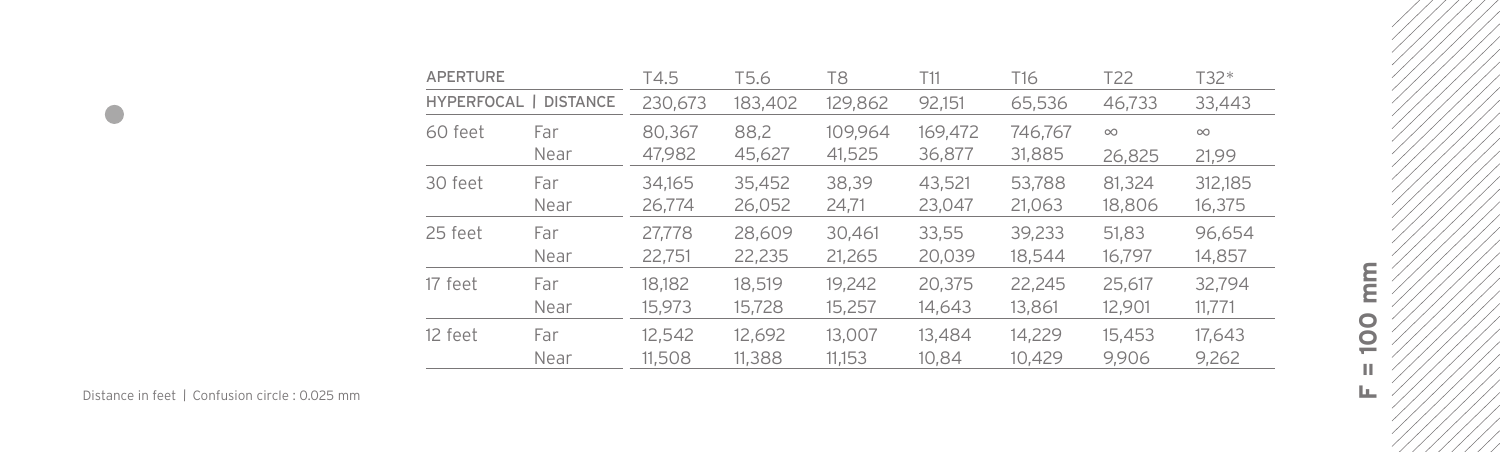| <b>APERTURE</b> |                       | T4.5    | T5.6    | T8      | T11    | T <sub>16</sub> | T <sub>22</sub> | T32*   |
|-----------------|-----------------------|---------|---------|---------|--------|-----------------|-----------------|--------|
|                 | HYPERFOCAL   DISTANCE | 230,673 | 183,402 | 129,862 | 92,151 | 65,536          | 46,733          | 33,443 |
| 10 feet         | Far                   | 10,358  | 10,455  | 10.66   | 10,964 | 11,431          | 12,173          | 13,431 |
|                 | Near                  | 9,67    | 9,588   | 9,428   | 9,212  | 8.925           | 8,555           | 8,088  |
| 8 feet          | Far                   | 8.213   | 8.27    | 8.389   | 8.565  | 8.828           | 9.236           | 9.894  |
|                 | Near                  | 7,8     | 7,75    | 7,652   | 7,517  | 7,337           | 7,1             | 6,794  |
| 6 feet          | Far                   | 6.106   | 6.134   | 6.193   | 6.277  | 6,402           | 6.59            | 6,881  |
|                 | Near                  | 5,899   | 5.873   | 5,822   | 5,752  | 5,657           | 5,529           | 5,361  |
| 5 feet          | Far                   | 5.067   | 5.084   | 5.121   | 5,173  | 5,25            | 5.364           | 5,537  |
|                 | Near                  | 4.936   | 4.919   | 4.887   | 4.842  | 4,78            | 4.697           | 4.585  |
| 4'1 feet        | Far                   | 4.122   | 4.132   | 4.153   | 4.183  | 4.227           | 4.291           | 4.386  |
|                 | Near                  | 4.046   | 4.036   | 4.017   | 3.99   | 3,954           | 3.903           | 3,835  |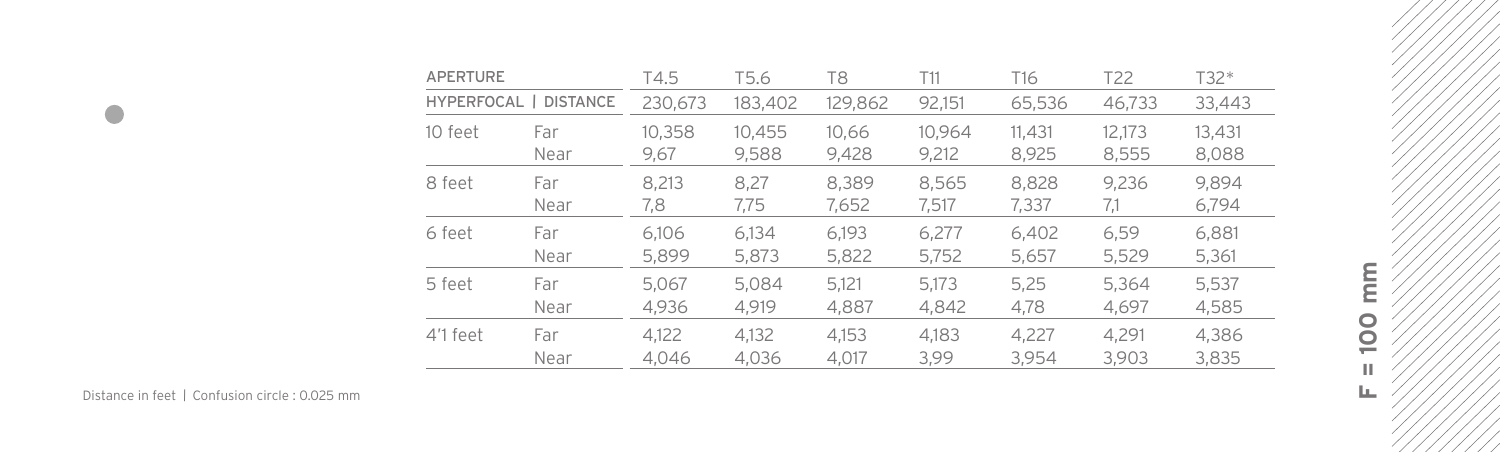| <b>APERTURE</b> |                       | T4.5    | T5.6   | T8      | T11     | T16     | T <sub>22</sub> | T32*          |
|-----------------|-----------------------|---------|--------|---------|---------|---------|-----------------|---------------|
|                 | HYPERFOCAL   DISTANCE | 329,839 | 262.14 | 185,469 | 131,468 | 93,356  | 66,432          | 47,402        |
| 60 feet         | Far                   | 72.879  | 77.207 | 87.781  | 108,979 | 166,141 | 664,725         | <b>INFINI</b> |
|                 | Near                  | 51,057  | 49,164 | 45,749  | 41,682  | 37,061  | 32,088          | 27,036        |
| 30 feet         | Far                   | 32.787  | 33,602 | 35,387  | 38,274  | 43,306  | 53,333          | 79.917        |
|                 | Near                  | 27,668  | 27,124 | 26,09   | 24,764  | 23.116  | 21,148          | 18,906        |
| 25 feet         | Far                   | 26.874  | 27.411 | 28.567  | 30.389  | 33,425  | 38.993          | 51.264        |
|                 | Near                  | 23,383  | 22,999 | 22,263  | 21,304  | 20,091  | 18,609          | 16,875        |
| 17 feet         | Far                   | 17,807  | 18,031 | 18,502  | 19.215  | 20,331  | 22.171          | 25,484        |
|                 | Near                  | 16,269  | 16,09  | 15,741  | 15,277  | 14,669  | 13,896          | 12,946        |
| 12 feet         | Far                   | 12,373  | 12.474 | 12.684  | 12.996  | 13,466  | 14.201          | 15.407        |
|                 | Near                  | 11,652  | 11.565 | 11.394  | 11.163  | 10.853  | 10,448          | 9.931         |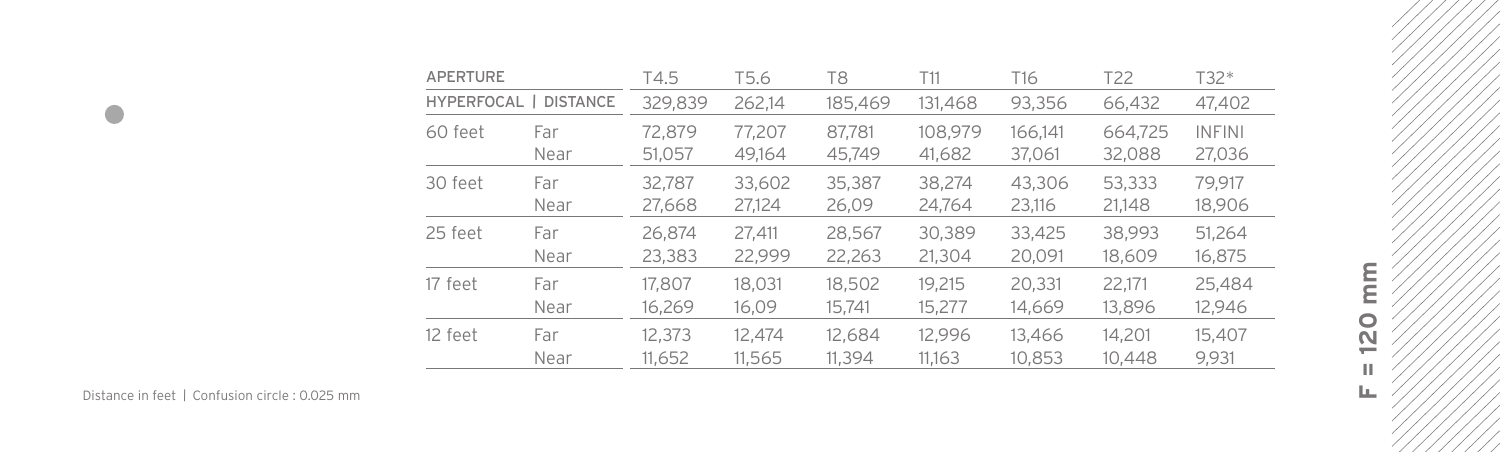| <b>APERTURE</b> |                       | T4.5    | T5.6   | T8      | T11     | T16    | T <sub>22</sub> | T32*   |
|-----------------|-----------------------|---------|--------|---------|---------|--------|-----------------|--------|
|                 | HYPERFOCAL   DISTANCE | 329.839 | 262.14 | 185,469 | 131,468 | 93,356 | 66,432          | 47,402 |
| 10 feet         | Far                   | 10,247  | 10,313 | 10,451  | 10,652  | 10,953 | 11.413          | 12,146 |
|                 | Near                  | 9,767   | 9,708  | 9,592   | 9,434   | 9,221  | 8,938           | 8,572  |
| 8 feet          | Far                   | 8.147   | 8.186  | 8.267   | 8.385   | 8.558  | 8.819           | 9.221  |
|                 | Near                  | 7,859   | 7,824  | 7,753   | 7,656   | 7,523  | 7,345           | 7,111  |
| 6 feet          | Far                   | 6.074   | 6.093  | 6.133   | 6.19    | 6.274  | 6.398           | 6,584  |
|                 | Near                  | 5,929   | 5,911  | 5,874   | 5.824   | 5,755  | 5,661           | 5,536  |
| 5 feet          | Far                   | 5,046   | 5.059  | 5,083   | 5.119   | 5.171  | 5.247           | 5,36   |
|                 | Near                  | 4.955   | 4.943  | 4,92    | 4.888   | 4.844  | 4,783           | 4,701  |
| 4'1 feet        | Far                   | 4.11    | 4.117  | 4.132   | 4.152   | 4.182  | 4.225           | 4.289  |
|                 | Near                  | 4.057   | 4.05   | 4.037   | 4.018   | 3.991  | 3,955           | 3.906  |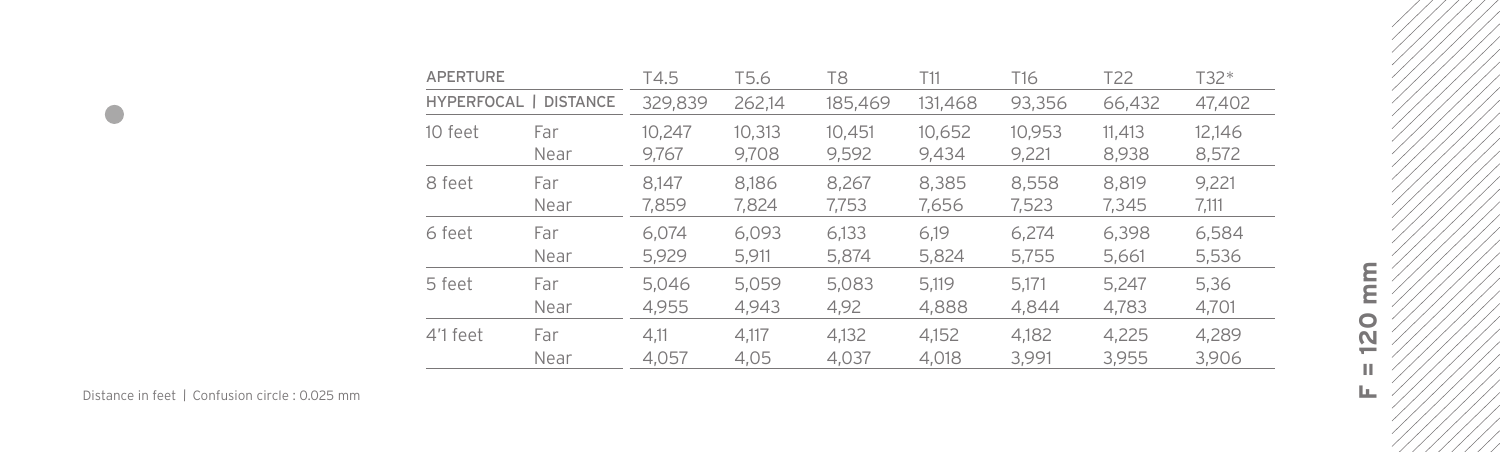| <b>APERTURE</b> |                 | T4.5    | T5.6   | T8      | T11     | T16     | T <sub>22</sub> | T32*    |
|-----------------|-----------------|---------|--------|---------|---------|---------|-----------------|---------|
| HYPERFOCAL      | <b>DISTANCE</b> | 510,737 | 405.79 | 286,931 | 203,217 | 144,133 | 102,392         | 72,891  |
| 60 feet         | Far             | 67.709  | 70,057 | 75,351  | 84,395  | 101,762 | 144.011         | 354,816 |
|                 | Near            | 53,903  | 52,522 | 49,944  | 46.718  | 42,831  | 38,356          | 33,468  |
| 30 feet         | Far             | 31.738  | 32.225 | 33.259  | 34.845  | 37,378  | 41.7            | 49.966  |
|                 | Near            | 28,452  | 28,077 | 27,351  | 26,39   | 25,149  | 23,594          | 21,716  |
| 25 feet         | Far             | 26.176  | 26,501 | 27.186  | 28.219  | 29.83   | 32,474          | 37.19   |
|                 | Near            | 23,932  | 23,67  | 23,159  | 22,478  | 21,585  | 20.445          | 19,04   |
| 17 feet         | Far             | 17,512  | 17,65  | 17.937  | 18,361  | 19      | 19.991          | 21,602  |
|                 | Near            | 16,52   | 16,401 | 16.165  | 15,844  | 15,414  | 14.849          | 14,125  |
| 12 feet         | Far             | 12.238  | 12,301 | 12,432  | 12,622  | 12.903  | 13,325          | 13.979  |
|                 | Near            | 11.773  | 11.715 | 11.601  | 11.445  | 11,232  | 10.946          | 10.569  |

 $\bullet$ 

mm **F = 150 mm**150  $\mathbb H$  $\mathbf{L}_\mathbf{L}$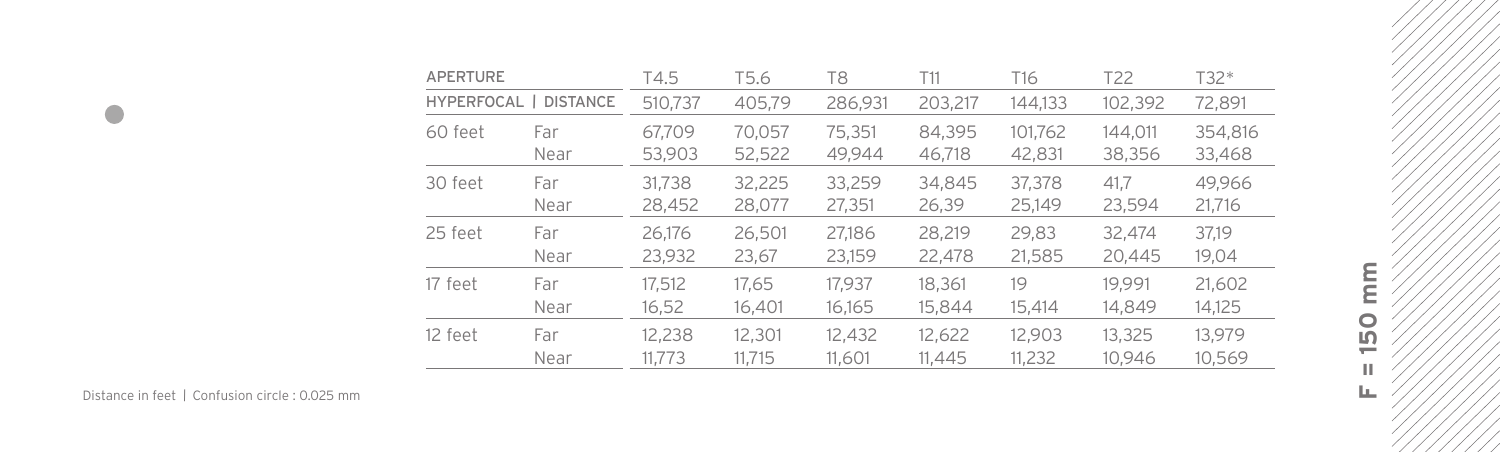| <b>APERTURE</b> |                       | T4.5    | T5.6   | T8      | T11     | T16     | T22     | T32*   |
|-----------------|-----------------------|---------|--------|---------|---------|---------|---------|--------|
|                 | HYPERFOCAL   DISTANCE | 510,737 | 405.79 | 286.931 | 203,217 | 144.133 | 102,392 | 72,891 |
| 10 feet         | Far                   | 10,158  | 10,2   | 10,286  | 10.41   | 10,592  | 10.863  | 11,275 |
|                 | Near                  | 9.848   | 9,81   | 9,733   | 9,627   | 9,482   | 9.285   | 9,023  |
| 8 feet          | Far                   | 8.094   | 8.119  | 8.17    | 8.243   | 8.35    | 8.507   | 8.741  |
|                 | Near                  | 7.909   | 7,885  | 7,839   | 7.774   | 7,685   | 7,563   | 7,399  |
| 6 feet          | Far                   | 6.047   | 6.06   | 6.085   | 6.121   | 6.173   | 6.249   | 6,361  |
|                 | Near                  | 5,954   | 5.942  | 5,918   | 5,885   | 5,839   | 5,776   | 5,69   |
| 5 feet          | Far                   | 5.03    | 5.038  | 5.053   | 5.076   | 5.109   | 5.156   | 5.225  |
|                 | Near                  | 4,971   | 4.963  | 4,948   | 4,927   | 4,898   | 4.857   | 4,802  |
| 4'1 feet        | Far                   | 4.101   | 4.105  | 4.114   | 4.128   | 4.146   | 4.173   | 4.213  |
|                 | Near                  | 4.066   | 4.062  | 4,053   | 4.041   | 4.023   | 3.999   | 3.966  |

mm **F = 150 mm**150  $\mathbb H$  $\mathbf{L}_\mathbf{L}$ 

Distance in feet / Confusion circle : 0.025 mm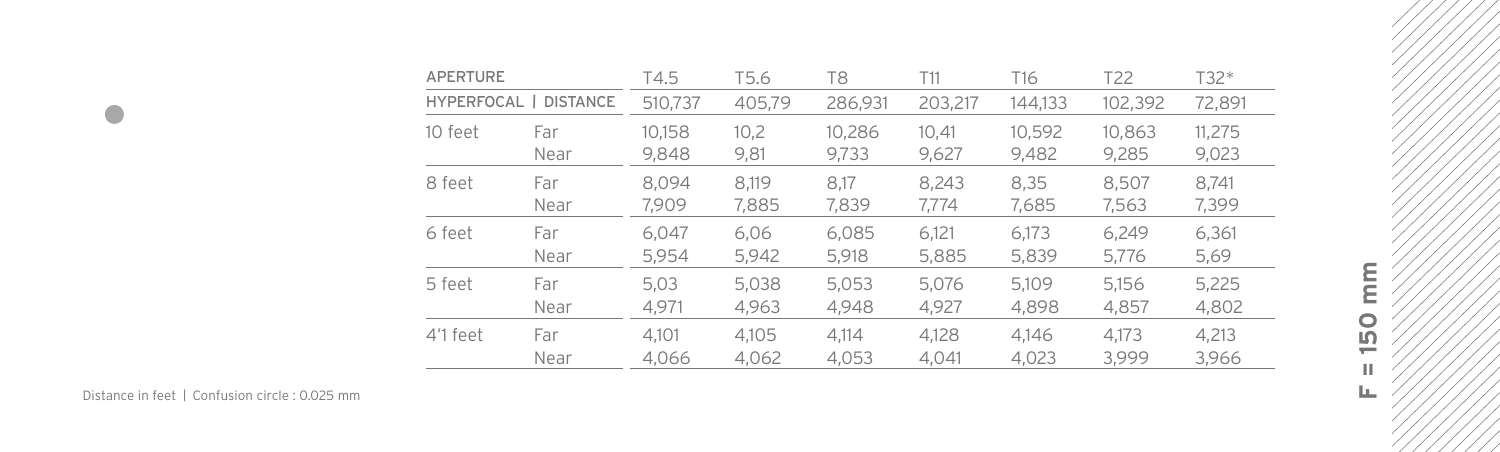| <b>APERTURE</b> |                       | T4.5    | T5.6    | T8      | T11     | T16     | T <sub>22</sub> | T32*    |
|-----------------|-----------------------|---------|---------|---------|---------|---------|-----------------|---------|
|                 | HYPERFOCAL   DISTANCE | 899,451 | 714,546 | 505,053 | 357,481 | 253,321 | 179,735         | 127,724 |
| 60 feet         | Far                   | 64.14   | 65,313  | 67,826  | 67,826  | 78.131  | 89,478          | 112,86  |
|                 | Near                  | 56,379  | 55,512  | 53,841  | 53,841  | 48,857  | 45,405          | 41,312  |
| 30 feet         | Far                   | 30.961  | 31.222  | 31.763  | 32,563  | 33.77   | 35.649          | 38,723  |
|                 | Near                  | 29,101  | 28,877  | 28,435  | 27,836  | 27,034  | 25,982          | 24,638  |
| 25 feet         | Far                   | 25,653  | 25,829  | 26.193  | 26.725  | 27,52   | 28.735          | 30,667  |
|                 | Near                  | 24,382  | 24,227  | 23,92   | 23,501  | 22,935  | 22,185          | 21,212  |
| 17 feet         | Far                   | 17,286  | 17,362  | 17.519  | 17.745  | 18,076  | 18,569          | 19.321  |
|                 | Near                  | 16.724  | 16.654  | 16.515  | 16,323  | 16,06   | 15,704          | 15,231  |
| 12 feet         | Far                   | 12.134  | 12.169  | 12.241  | 12,344  | 12.494  | 12.714          | 13,041  |
|                 | Near                  | 11.87   | 11,837  | 11.77   | 11.678  | 11,551  | 11,376          | 11.14   |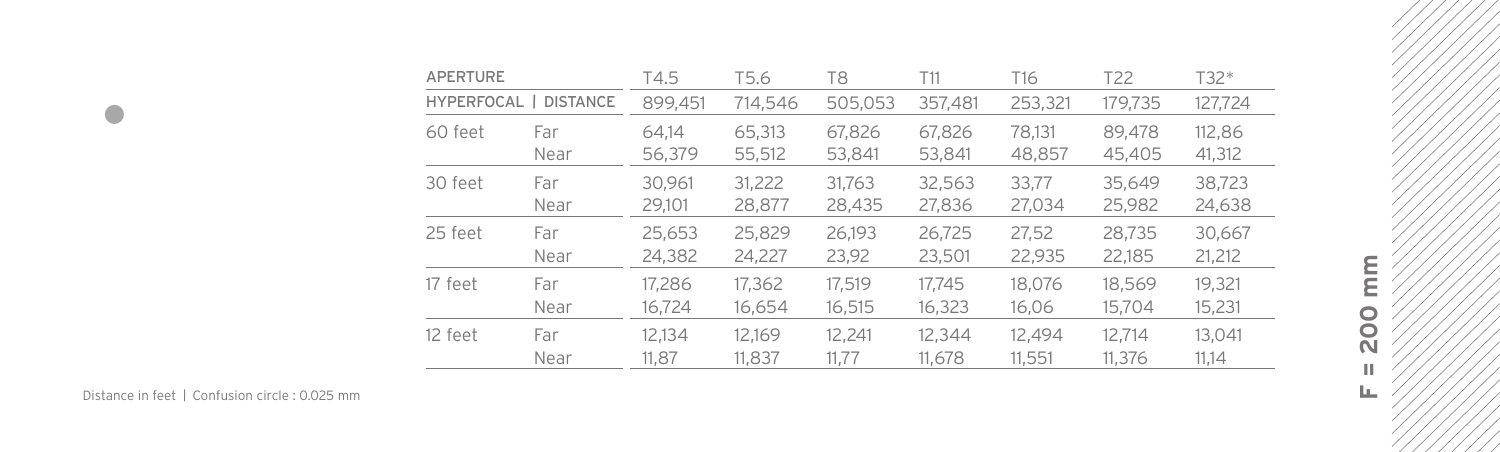| <b>APERTURE</b> |                       | T4.5    | T5.6    | T8      | T11     | T16     | T22     | T32*    |
|-----------------|-----------------------|---------|---------|---------|---------|---------|---------|---------|
|                 | HYPERFOCAL   DISTANCE | 899,451 | 714,546 | 505.053 | 357,481 | 253,321 | 179,735 | 127,724 |
| 10 feet         | Far                   | 10.089  | 10,112  | 10.16   | 10,228  | 10,327  | 10,47   | 10.681  |
|                 | Near                  | 9.913   | 9,891   | 9,846   | 9.784   | 9,698   | 9,58    | 9,419   |
| 8 feet          | Far                   | 8.053   | 8.067   | 8.095   | 8.136   | 8.194   | 8.279   | 8,402   |
|                 | Near                  | 7,948   | 7,934   | 7.907   | 7,87    | 7,818   | 7.745   | 7,646   |
| 6 feet          | Far                   | 6.027   | 6.034   | 6.048   | 6.068   | 6.097   | 6.138   | 6.199   |
|                 | Near                  | 5.974   | 5,967   | 5,953   | 5.934   | 5,908   | 5,871   | 5,819   |
| 5 feet          | Far                   | 5.017   | 5.021   | 5.03    | 5.043   | 5.061   | 5.087   | 5.124   |
|                 | Near                  | 4,983   | 4.979   | 4,97    | 4.958   | 4.941   | 4.918   | 4,885   |
| 4'1 feet        | Far                   | 4.093   | 4.096   | 4.101   | 4.108   | 4.119   | 4.134   | 4.155   |
|                 | Near                  | 4.074   | 4.071   | 4.066   | 4,059   | 4.049   | 4.035   | 4.016   |

mm **F = 200 mm200**  $\mathbb H$  $\mathbf{L}_\mathbf{L}$ 

Distance in feet / Confusion circle : 0.025 mm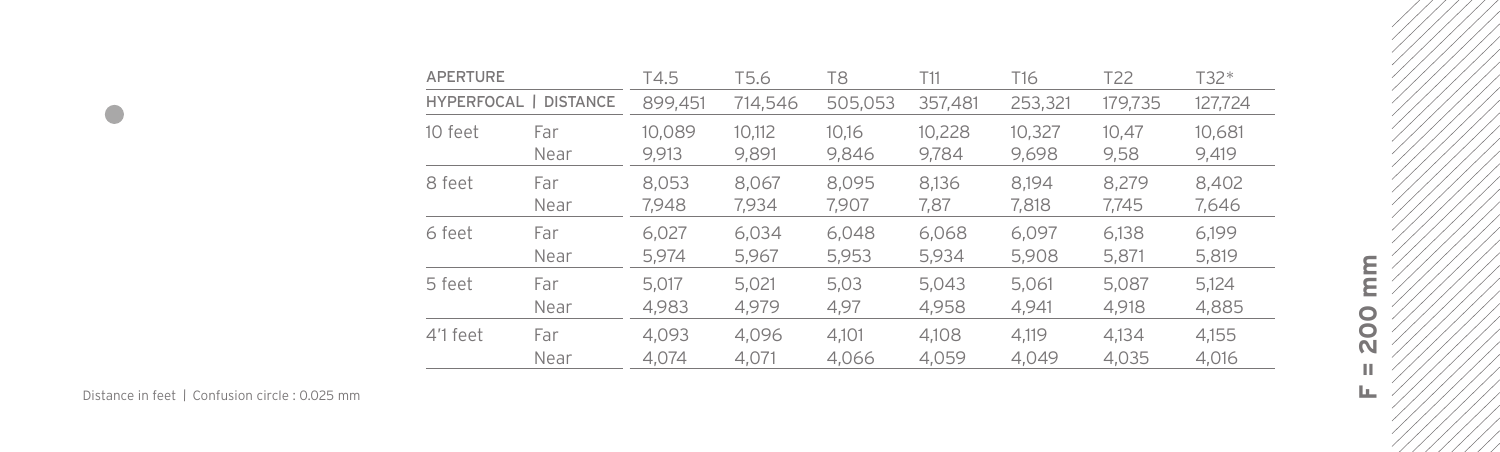| <b>APERTURE</b>       |      | T4.5     | T5.6     | T8      | T11     | T16     | T <sub>22</sub> | T32*    |
|-----------------------|------|----------|----------|---------|---------|---------|-----------------|---------|
| HYPERFOCAL   DISTANCE |      | 1386,741 | 1101,723 | 778,635 | 550.992 | 390,303 | 276,775         | 196,532 |
| 60 feet               | Far  | 62.619   | 63,339   | 64.847  | 67.11   | 70,606  | 76.251          | 86,053  |
|                       | Near | 57,6     | 57,011   | 55,856  | 54,306  | 52,264  | 49,638          | 46,369  |
| 30 feet               | Far  | 30.616   | 30.78    | 31.119  | 31.611  | 32,337  | 33.427          | 35,113  |
|                       | Near | 29,411   | 29,262   | 28,966  | 28,559  | 28,006  | 27,262          | 26,283  |
| 25 feet               | Far  | 25,42    | 25,531   | 25,76   | 26,091  | 26,575  | 27.296          | 28,392  |
|                       | Near | 24,596   | 24,493   | 24,289  | 24,007  | 23,62   | 23,097          | 22,401  |
| 17 feet               | Far  | 17.184   | 17.233   | 17,332  | 17.475  | 17.681  | 17.983          | 18,431  |
|                       | Near | 16,82    | 16,774   | 16,682  | 16,555  | 16,378  | 16,136          | 15,807  |
| 12 feet               | Far  | 12.086   | 12.109   | 12.155  | 12,221  | 12,315  | 12,453          | 12,653  |
|                       | Near | 11.915   | 11.894   | 11.85   | 11.789  | 11.704  | 11,587          | 11.427  |

 $\bullet$ 

 $\sum_{i=1}^{n}$ **F = 250 mm250**  $\mathbb H$  $\mathbf{L}_\mathbf{L}$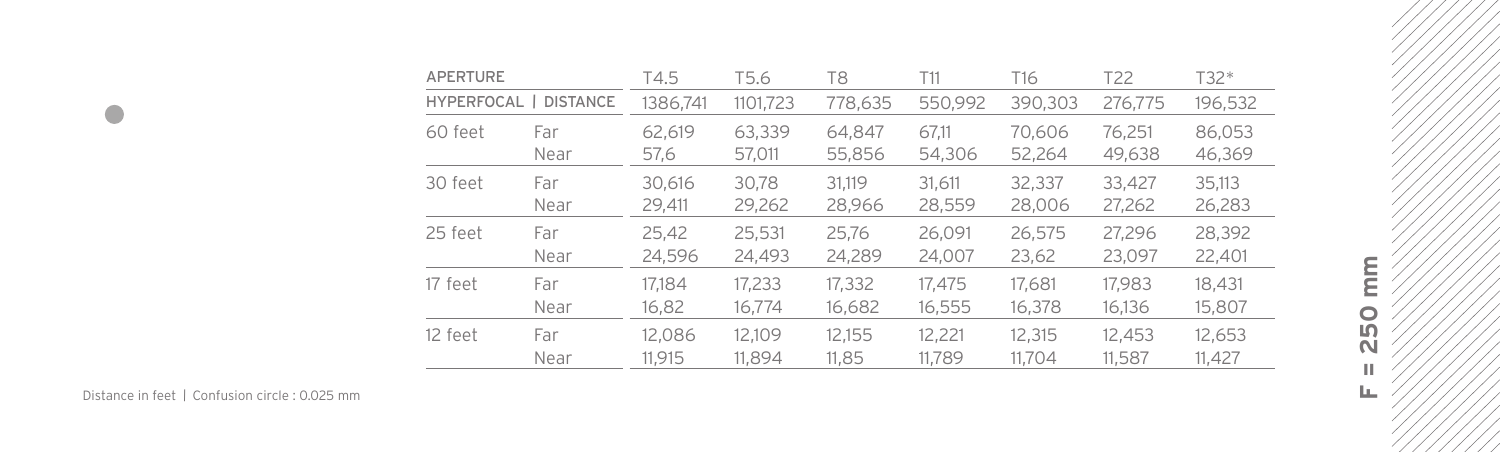| <b>APERTURE</b>       |      | T4.5     | T5.6     | T8      | T11     | T16     | T22     | T32*    |
|-----------------------|------|----------|----------|---------|---------|---------|---------|---------|
| HYPERFOCAL   DISTANCE |      | 1386,741 | 1101.723 | 778,635 | 550,992 | 390,303 | 276,775 | 196,532 |
| 10 feet               | Far  | 10.057   | 10,072   | 10.103  | 10.147  | 10,209  | 10.299  | 10,43   |
|                       | Near | 9,944    | 9.929    | 9,9     | 9.859   | 9,802   | 9,723   | 9,614   |
| 8 feet                | Far  | 8.034    | 8.043    | 8,062   | 8.088   | 8.125   | 8.178   | 8,255   |
|                       | Near | 7,966    | 7,957    | 7.94    | 7,915   | 7,881   | 7,833   | 7,766   |
| 6 feet                | Far  | 6.017    | 6,022    | 6.031   | 6.044   | 6.062   | 6.089   | 6.127   |
|                       | Near | 5.983    | 5.979    | 5,97    | 5.957   | 5,94    | 5,915   | 5,881   |
| 5 feet                | Far  | 5.011    | 5.014    | 5.019   | 5.028   | 5.039   | 5.056   | 5,08    |
|                       | Near | 4,989    | 4,986    | 4.981   | 4.973   | 4.962   | 4.946   | 4.925   |
| 4'1 feet              | Far  | 4.09     | 4.091    | 4.095   | 4.099   | 4.106   | 4.116   | 4.13    |
|                       | Near | 4.077    | 4.075    | 4,072   | 4.068   | 4.061   | 4.052   | 4.039   |

 $\bullet$ 

mm **F = 250 mm250**  $\mathbb H$  $\mathbf{L}_\mathbf{L}$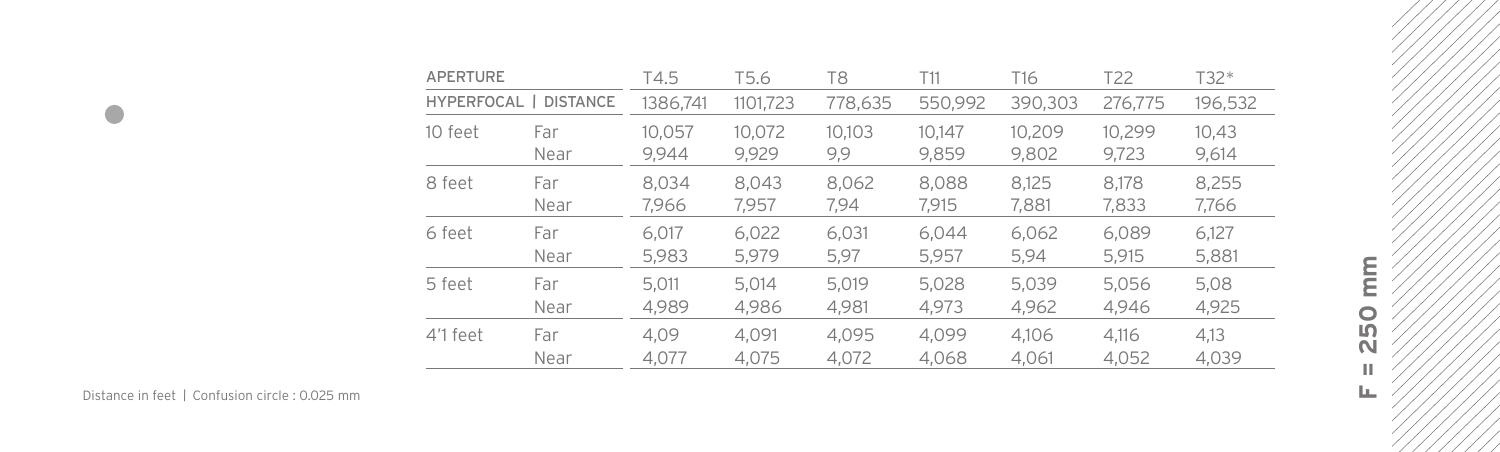| <b>APERTURE</b>       |      | T4.5     | T5.6     | T8       | T11      | T16     | T <sub>22</sub> | T32*    |
|-----------------------|------|----------|----------|----------|----------|---------|-----------------|---------|
| HYPERFOCAL   DISTANCE |      | 2644,121 | 2100,551 | 1484,316 | 1050,127 | 743,637 | 527,093         | 374,037 |
| 60 feet               | Far  | 61.345   | 61.705   | 62.446   | 63,526   | 65,123  | 67,534          | 71.29   |
|                       | Near | 58,717   | 58,394   | 57,752   | 56,871   | 55,675  | 54,073          | 51,972  |
| 30 feet               | Far  | 30,32    | 30,404   | 30.576   | 30,823   | 31.18   | 31.701          | 32,474  |
|                       | Near | 29,688   | 29,608   | 29,449   | 29,227   | 28,919  | 28,497          | 27,925  |
| 25 feet               | Far  | 25,218   | 25,276   | 25,392   | 25,56    | 25,801  | 26.151          | 26,667  |
|                       | Near | 24,786   | 24,732   | 24,622   | 24,469   | 24,256  | 23,963          | 23,564  |
| 17 feet               | Far  | 17.096   | 17.121   | 17.173   | 17.246   | 17.35   | 17.501          | 17.72   |
|                       | Near | 16.905   | 16,881   | 16,832   | 16,763   | 16,668  | 16,535          | 16,352  |
| 12 feet               | Far  | 12.045   | 12.057   | 12.081   | 12.115   | 12.163  | 12,233          | 12,333  |
|                       | Near | 11.955   | 11.944   | 11.921   | 11,888   | 11.843  | 11.78           | 11,692  |

**F = 350 mm**

350  $\mathbb H$  $\mathbf{L}_\mathbf{L}$ 

 $\frac{\epsilon}{E}$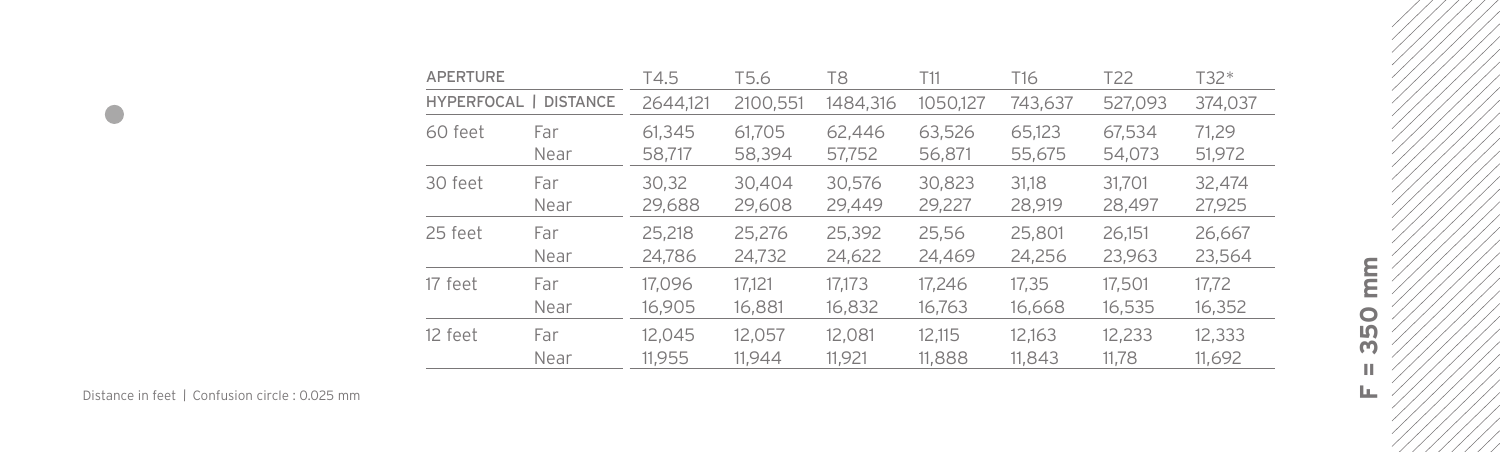| <b>APERTURE</b>       |      | T4.5     | T5.6     | T8       | T11      | T16     | T22     | T32*    |
|-----------------------|------|----------|----------|----------|----------|---------|---------|---------|
| HYPERFOCAL   DISTANCE |      | 2644,121 | 2100,551 | 1484,316 | 1050,127 | 743,637 | 527,093 | 374,037 |
| 10 feet               | Far  | 10,03    | 10,038   | 10,054   | 10.076   | 10.108  | 10.154  | 10,221  |
|                       | Near | 9,97     | 9.963    | 9.947    | 9,926    | 9.895   | 9,853   | 9,794   |
| 8 feet                | Far  | 8.018    | 8.023    | 8.032    | 8.046    | 8.065   | 8.092   | 8,132   |
|                       | Near | 7,982    | 7,978    | 7,968    | 7,955    | 7.937   | 7.911   | 7,876   |
| 6 feet                | Far  | 6.009    | 6.011    | 6.016    | 6.023    | 6.033   | 6.046   | 6,066   |
|                       | Near | 5.991    | 5.989    | 5.984    | 5.977    | 5,968   | 5.955   | 5,937   |
| 5 feet                | Far  | 5.006    | 5.007    | 5.01     | 5.014    | 5.021   | 5.029   | 5.041   |
|                       | Near | 4.994    | 4.993    | 4.99     | 4,986    | 4,98    | 4.972   | 4,96    |
| 4'1 feet              | Far  | 4.087    | 4.088    | 4.089    | 4.092    | 4.095   | 4.1     | 4.107   |
|                       | Near | 4.08     | 4.079    | 4.077    | 4.075    | 4,072   | 4.067   | 4.06    |

mm **F = 350 mm**350  $\mathbb H$  $\mathbf{L}_\mathbf{L}$ 

Distance in feet / Confusion circle : 0.025 mm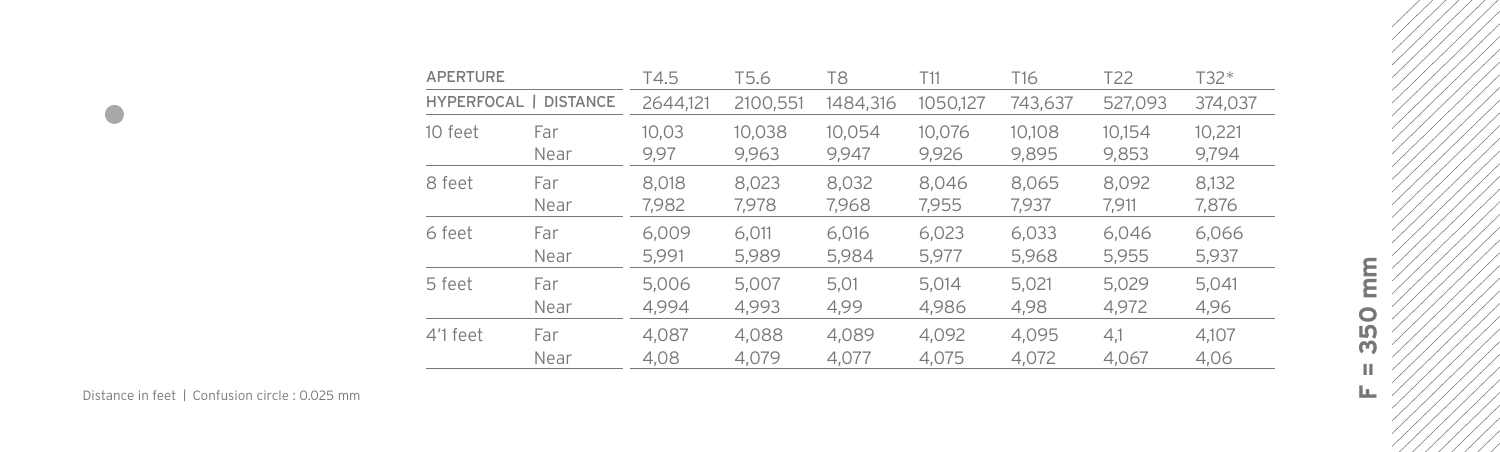| <b>APERTURE</b>                 |      | T4.5    | T5.6    | T8      | T11     | T16     | T <sub>22</sub> | T32*    |
|---------------------------------|------|---------|---------|---------|---------|---------|-----------------|---------|
| HYPERFOCAL  <br><b>DISTANCE</b> |      | 3615.89 | 2977.56 | 2102.82 | 1487.33 | 1053.06 | 746.28          | 529.461 |
| 60 feet                         | Far  | 60,978  | 61,192  | 61,705  | 62,446  | 63,526  | 65.126          | 67,546  |
|                                 | Near | 59,056  | 58,858  | 58,396  | 57,757  | 56,88   | 55,689          | 54,097  |
| 30 feet                         | Far  | 30.233  | 30.284  | 30,404  | 30,576  | 30,823  | 31.181          | 31.704  |
|                                 | Near | 29,771  | 29,723  | 29,609  | 29.45   | 29,229  | 28,923          | 28,504  |
| 25 feet                         | Far  | 25.159  | 25.194  | 25,276  | 25,392  | 25,56   | 25,801          | 26.153  |
|                                 | Near | 24,843  | 24,81   | 24,732  | 24,623  | 24,47   | 24,259          | 23,968  |
| 17 feet                         | Far  | 17.07   | 17.085  | 17.121  | 17.173  | 17.246  | 17.35           | 17,502  |
|                                 | Near | 16,931  | 16,916  | 16,881  | 16,832  | 16,764  | 16.669          | 16,537  |
| 12 feet                         | Far  | 12.033  | 12.04   | 12.057  | 12.081  | 12.115  | 12.163          | 12,163  |
|                                 | Near | 11.967  | 11.96   | 11.944  | 11.921  | 11,889  | 11.844          | 11.844  |

 $\bullet$ 

mm **F = 420 mm**420  $\mathbb H$  $\mathbf{L}_\mathbf{L}$